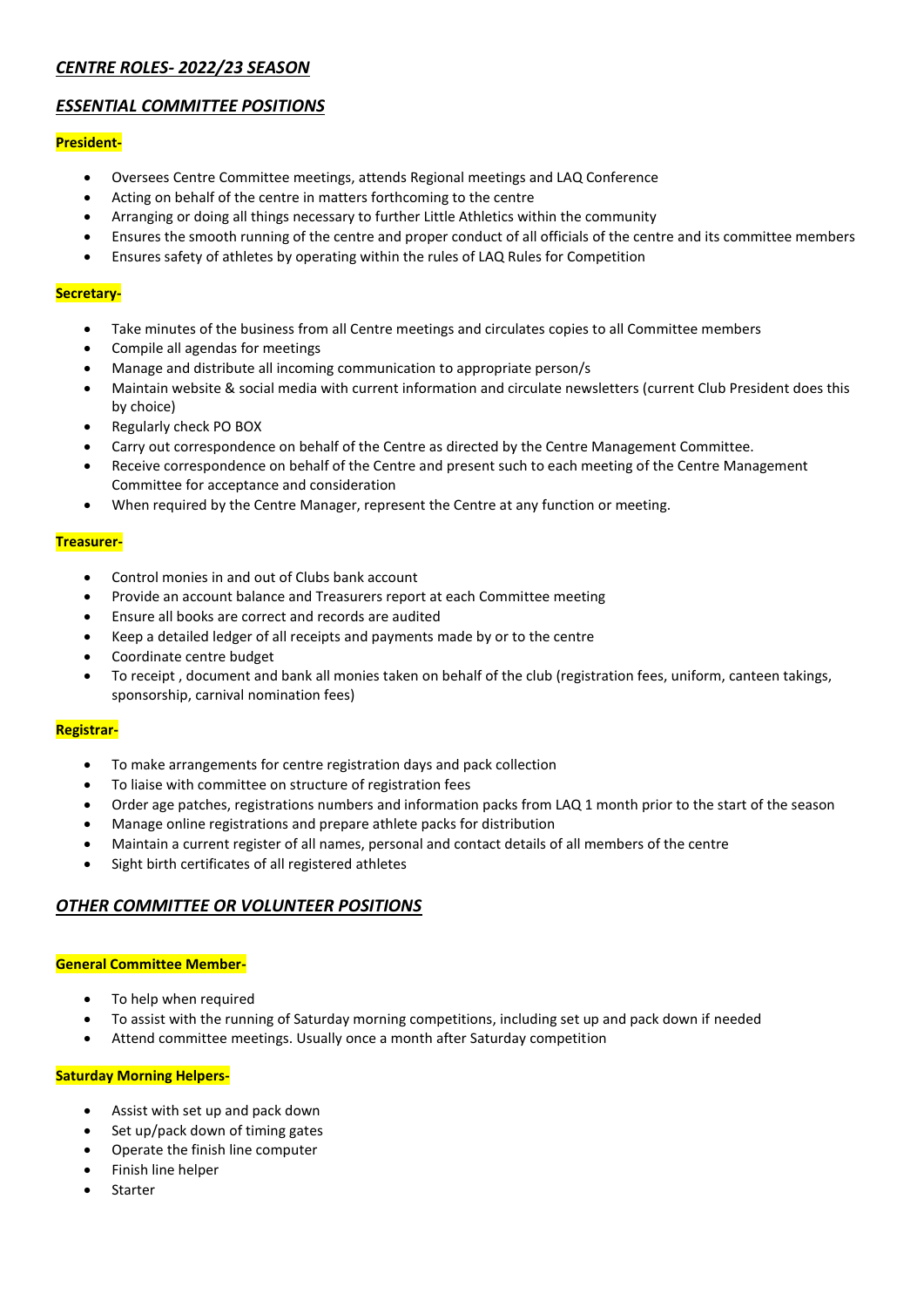#### **Results and Data Entry-**

- Collect recording sheets after weekly competition and enter results into Results HQ database
- Uploads weekly program into Results HQ

#### **Canteen Coordinator-**

- Responsible for operating the canteen on competition mornings and coordinating parent helpers
- Purchase stock weekly or monthly as required
- Assist with prep and cleaning of canteen
- Responsible for communication to the committee regarding stocking and running of canteen
- Assist treasurer to ensure monies in and out of canteen are correct

#### **Grants Officer-**

- Promoting grants opportunities
- Providing hands-on assistance with grant applications
- Providing hands-on assistance with acquittals

#### **Carnival (team) Manager-**

- Collect carnival/championship nominations and forward to Nominations Officer
- Represent the club at championship/special events to organise athletes and parent helpers
- Ensure athletes report to marshalling area on time
- Ensure athletes are in full and correct uniform
- Ensure parents/helpers report for assigned duties on time

#### **Groundsman-**

- Carries out line-marking when required
- Responsible for maintaining general cleanliness of field, building and surrounds
- Responsible for mowing, whipper-snipping and weed control in accordance to council regulations

#### **Equipment Officer-**

- Complete a stock-take of all equipment prior to the commencement of each season to determine presence and condition of equipment
- Ensure the equipment storage areas are tidy each week
- Monitor condition of equipment and recommend repairs or replacements to the committee
- Obtain quotes for missing or broken equipment for approval
- Responsible for opening and closing equipment areas/sheds

## **First Aid Officer-**

- Must have an accredited certificate in First Aid or above
- Attend to injuries or illness sustained by an athlete or spectator on a competition morning
- Shall report/log any injuries

## **Coaching Team-**

- Organise the coaching of athletes at the centre
- To assist all athletes, where possible, on competition mornings. Particularly at the beginning of the season
- To attend Regional and State competitions, where possible, to assist athletes
- To work with the club to organise and implement training in the lead up to Relay events

## **Uniform Officer-**

- Purchase and stocktake of centre uniforms
- Assist families with purchasing uniforms